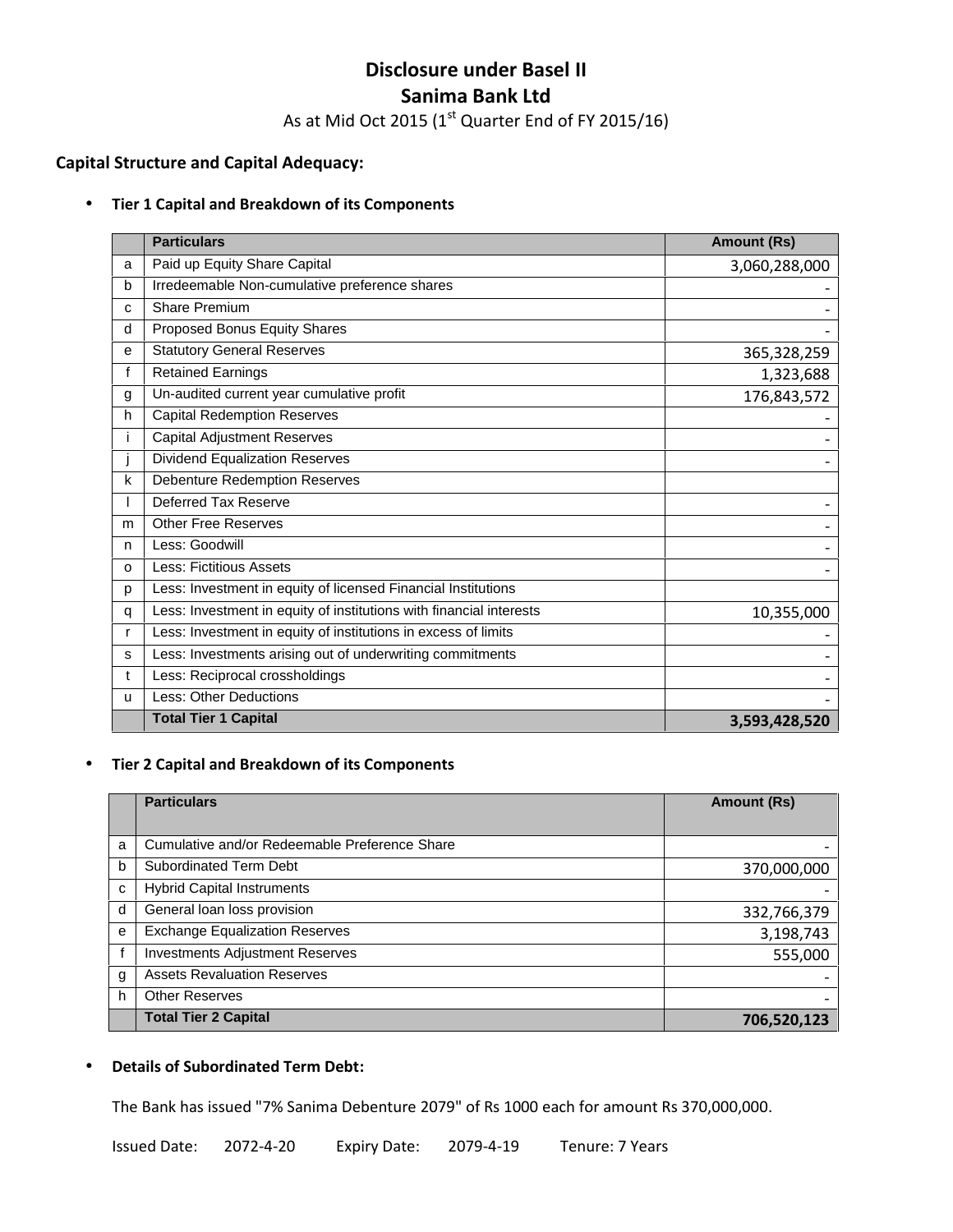#### **Deductions from Capital:**

The Bank has invested Rs 10,355,000/- in Sanima Hydro Power, Sanima Insurance and Sanima Foundation, which the bank has deducted from its core capital.

#### **Total Qualifying Capital:**

| <b>Particulars</b>             | Amount (Rs)   |
|--------------------------------|---------------|
| Core Capital (Tier 1)          | 3,593,428,520 |
| Supplementary Capital (Tier 2) | 706,520,123   |
| Total Capital Fund             | 4,299,948,642 |

# **Capital Adequacy Ratio: 11.68%**

**Risk Exposures:**

**Risk weighted exposures for credit Risk, Market Risk and Operational Risk:**

| <b>RISK WEIGHTED EXPOSURES</b>                                        | Amount (Rs)    |
|-----------------------------------------------------------------------|----------------|
| Risk Weighted Exposure for Credit Risk                                | 33,024,035,995 |
| <b>Risk Weighted Exposure for Operational Risk</b>                    | 1,700,303,885  |
| Risk Weighted Exposure for Market Risk                                | 566,514,428    |
| Total Risk Weighted Exposures (Before Bank's adjustment of Pillar II) | 35,290,854,307 |

**Risk Weighted exposures under each 11 categories of Credit Risk:**

| <b>S.N.</b>    | <b>Categories</b>                                              | <b>Amount (Rs)</b> |
|----------------|----------------------------------------------------------------|--------------------|
| 1              | Claims on Government and Central Bank                          | 765,127,157        |
| $\overline{2}$ | <b>Claims on Other Financial Entities</b>                      |                    |
| 3              | <b>Claims on Banks</b>                                         | 629,921,306        |
| 4              | Claims on Domestic Corporate and Securities Firms              | 16,198,991,736     |
| 5              | Claims on Regulatory Retail Portfolio & Other Retail Portfolio | 6,090,837,647      |
| 6              | Claims secured by residential properties                       | 1,465,859,626      |
| 7              | Claims secured by Commercial real estate                       | 383,153,357        |
| 8              | Past due claims                                                | 43,635,696         |
| 9              | High Risk claims                                               | 3,431,037,680      |
| 10             | <b>Other Assets</b>                                            | 1,030,749,935      |
| 11             | Off Balance Sheet Items                                        | 2,984,721,855      |
| Total          |                                                                | 33,024,035,995     |

**Total Risk Weight Exposures calculation Table:**

| <b>RISK WEIGHTED EXPOSURES</b>                                            | <b>Amount (Rs)</b> |
|---------------------------------------------------------------------------|--------------------|
| Risk Weighted Exposure for Credit Risk                                    | 33,024,035,995     |
| Risk Weighted Exposure for Operational Risk                               | 1,700,303,885      |
| Risk Weighted Exposure for Market Risk                                    | 566,514,428        |
| Add: 3% of the total RWE add by Supervisory Review                        | 1,058,725,629      |
| Add: RWE equivalent to reciprocal of capital charge of 3% of Gross Income | 457,100,000        |
| Add: 1% of Net Interest Income to RWE                                     | 11,393,899         |
| Total Risk Weighted Exposures (After Bank's adjustment of Pillar II)      | 36,818,073,836     |
| <b>Total Core Capital</b>                                                 | 3,593,428,520      |
| <b>Total Capital</b>                                                      | 4,299,948,642      |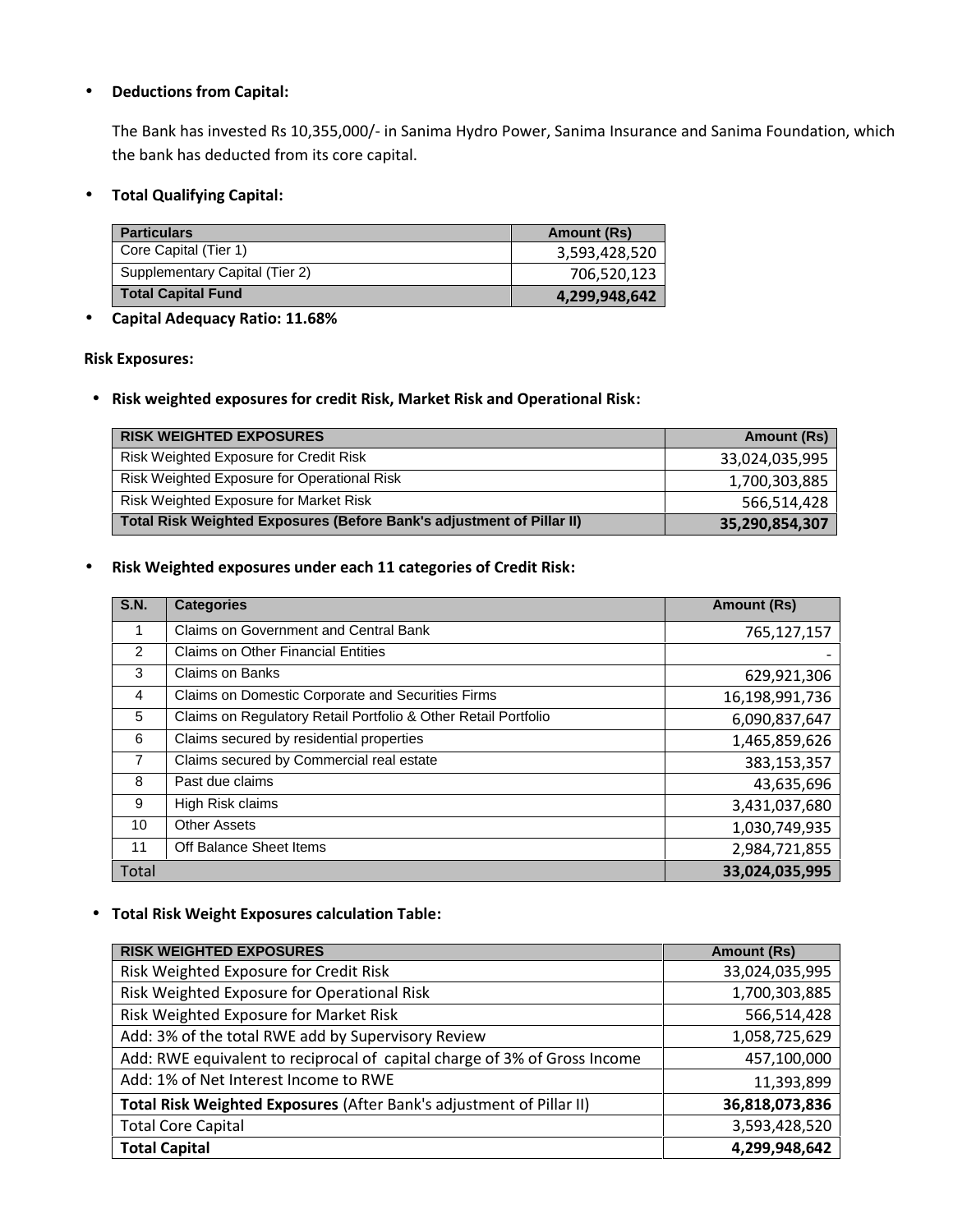# **Amount of Non-Performing Assets(both Gross and Net):**

| <b>Particulars</b> | <b>Gross Amount (Rs)</b> | <b>Loan Loss</b><br><b>Provision (Rs)</b> | Net NPL (Rs)             |
|--------------------|--------------------------|-------------------------------------------|--------------------------|
| Restructured       | $\overline{\phantom{0}}$ | $\overline{\phantom{0}}$                  | $\overline{\phantom{0}}$ |
| Sub-Standard       | 1,315,549                | 328,887                                   | 986,662                  |
| Doubtful           | 6,556,872                | 3,278,436                                 | 3,278,436                |
| Loss               | 6,075,409                | 6,075,409                                 | $\overline{\phantom{0}}$ |
| <b>Total</b>       | 13,947,830               | 9,682,732                                 | 4,265,098                |

#### **NPA Ratios:**

| <b>NPA Ratios</b>           | (%)  |
|-----------------------------|------|
| Gross NPA to Gross Advances | 0.05 |
| Net NPA to Net Advances     | 0.01 |

#### **Movement in Non Performing Assets:**

| <b>Particulars</b>              |                   |                     |            |
|---------------------------------|-------------------|---------------------|------------|
|                                 |                   | <b>Previous</b>     |            |
|                                 | This Quarter (Rs) | <b>Quarter (Rs)</b> | Change (%) |
| Non Performing Assets (Volumes) | 13,947,830        | 20,813,964          | $-32.99%$  |
| Non Performing Assets (%)       | 0.05              | 0.07                | $-0.02%$   |

#### **Write off Loans and Interest Suspense:**

| <b>Particulars</b>               | Amount                   |
|----------------------------------|--------------------------|
| Write off loans during the year  | -                        |
| Write off Interest Suspense year | -                        |
| Total                            | $\overline{\phantom{0}}$ |

## **Movement in Loan Loss Provision and Interest Suspense**

| <b>Particulars</b>          | <b>Previous</b>   |             |            |
|-----------------------------|-------------------|-------------|------------|
|                             | This Quarter (Rs) | Quarter(Rs) | Change (%) |
| Loan Loss Provision (Total) | 342,615,690       | 359,118,643 | -4.60%     |
| Interest Suspense           | 97,159,892        | 62,167,916  | 56.29%     |

# **Details of Additional Loan Loss Provision during the quarter:**

| <b>Particulars</b> | Amount (Rs) |
|--------------------|-------------|
| Pass               | 20,947,399  |
| Restructured       |             |
| Sub-Standard       | 162,082     |
| Doubtful           | 543,828     |
| Loss               | 3,384,424   |
| <b>Total</b>       | 25,037,734  |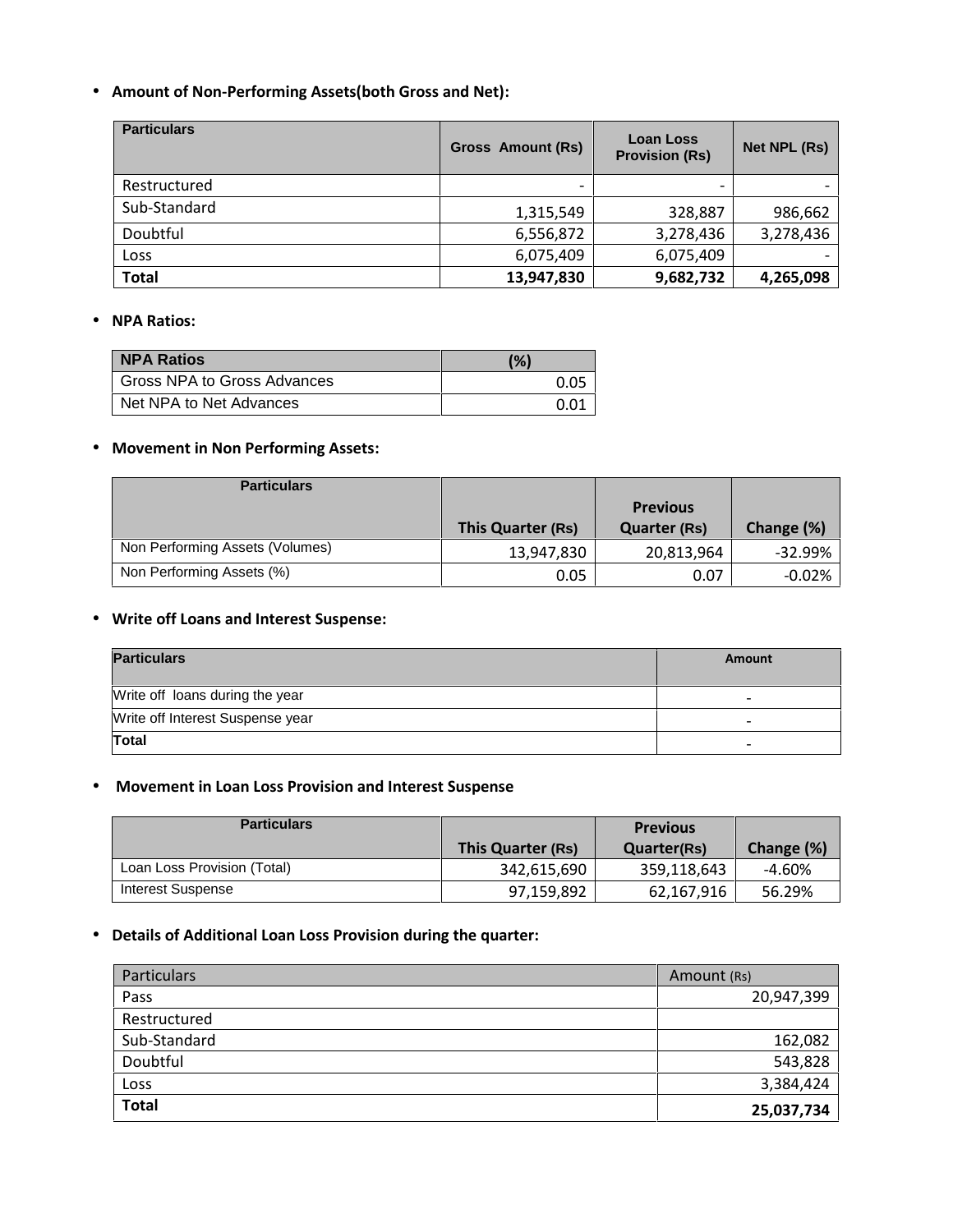### **Segregation of Investment Portfolio:**

| <b>Particulars</b>      | Amount (Rs)   |
|-------------------------|---------------|
| Held for Trading        | 25,591,840    |
| <b>Held to Maturity</b> | 7,127,592,194 |
| Available for sale      | 12,657,600    |
| <b>Total Investment</b> | 7,165,841,634 |

#### **Risk Management Function**

#### **Appointment of CRO**

Chief Risk Officer (CRO), along with his team, is responsible for overall risk management of the Bank which includes managing, assessing, identifying, monitoring and reducing pertinent global, macro and micro-economic level business risks that could interfere with Banks objective and goals and whether the Bank is in substantial compliance with its internal operating policies and other applicable regulations and procedures, external, legal, regulatory or contractual requirements on a continuous basis. Further, CRO ensures integration of all major risk in capital assessment process.

## **Risk Management Committee (RMC)**

Board level risk management committee has been set up under NRB Directive for ensuring/reviewing bank's risk appetite are in line with the policies and CRO acts as member secretary. CRO closely monitors and report on credit related risks in ALCO & RMC meeting.

## **Operational Risk**

Board and senior management of the bank places high priority on effective operational risk management and adherence to sound operating controls.

- Policies/Guidelines explicitly supports the identification, assessment, control and reporting of key risks.
- Emphasizes on dual controls,
- Effective monitoring and internal reporting,
- Contingency and business continuity plans,
- High standards of ethics and integrity,
- Commitment to good corporate governance and
- Segregation of duties and clear lines of management responsibility, accountability and reporting.

#### **Market Risk**

Sanima has Market Risk Management Policy developed in line with Risk Management Guidelines issued by NRB to assess and actively manage all material market risks, wherever they arise throughout the bank and a capital charge is provided for such risks. Stress testing technique also covers the capital requirement on market shock. Foreign Currency peak position, interest rate risk, stock position is discussed in ALCO meetings on monthly basis.

For interest risk management, appropriate assets and liability mismatch (GAP analysis) is measured as per policy so as to minimize sudden fall in NII. Investments in stock are revalued at the end of every month and Open positions in foreign currencies are monitored daily. Prompt Action is taken to keep open positions and foreign currency exchange risk to a minimum level. Regulatory limits too are ensured at all time.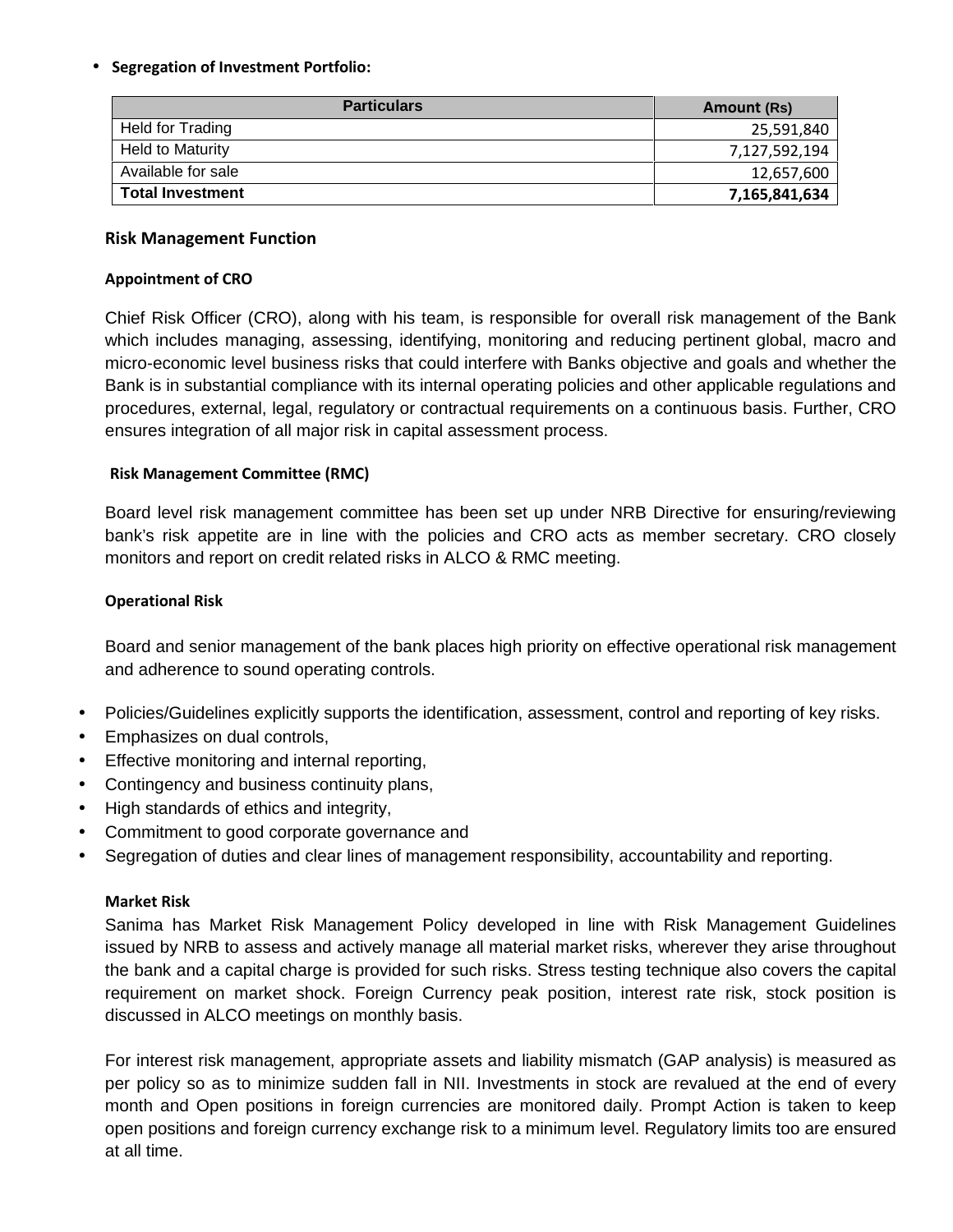Adequate care is taken to ensure the maturity of deposits to match with assets maturity. Adequate liquidity is ensured even in stressed scenarios. Various ratios as per liquidity risk management policy are assessed. Treasury department plays the vital role for monitoring same and report to ALCO.

## **Compliance**

Compliance officer has been entrusted with the responsibility of assessment, identification and reporting to CRO the Operational, Liquidity & Market Risk in conformity with risk management policies of Sanima.

## **Assets and Liability Committee (ALCO)**

The ALCO, chaired by Chief Executive Officer, ensures functioning of the banking business in line with the set procedures and processes and recommends for necessary steps to address the risk associated with liquidity, movement in interest rate, exchange rate and equity price and other risks.

#### **Stress Testing**

Stress Testing is a risk management technique used to evaluate the potential effects on an institution's financial condition, of a set of specified changes in risk factors, corresponding to exceptional but plausible events. The Bank conducts the stress test on quarterly basis and reports to senior management.

## **Internal Capital Adequacy Assessment Process (ICAAP)**

The Bank has developed a comprehensive ICAAP document. The ICAAP has two major components; first is an internal process to identify measure, manage and report risks to which the bank is exposed or could be exposed in the future; and second is an internal process to plan and manage a bank's capital so as to ensure adequate capital. The Bank also conducts the stress test on quarterly basis and reports to senior management. The Bank in line with BASEL provisions and ICAAP document assesses risk exposures and allocated sufficient capital/cushion for perceived risks. The adequacy of capital is main agenda of any ALCO, Man-Com and board meetings.

#### **Maker-Checker Policy**

The Bank has adopted Maker-Checker Policy in all of the transactions. Each and every transaction is entered and authorized in CBS by two different individuals for better control and any deviations are closely monitored. The activities of any personnel can be monitored centrally through an integrated system which helps in minimizing the risk of misconduct

#### **Information Technology**

The Bank has maintained in-house cold site for disaster recovery. The disaster recovery site and production server site have been kept in well-maintained buildings. Periodic drill is conducted to assess the functioning of DRS. Also, the desktops are implemented with Active Directory System (ADS) which does not allow users to replicate or bring the data in/from any unauthorized removable devices.

#### **Internal Audit**

Internal audit of the Bank is independent from the management and directly reports to Audit Committee, a board level committee. Audit functions are carried out by experienced staffs and regular observations are being communicated to the related departments/ branches/ staffs. Audit committee holds its meeting at least once in a quarter.